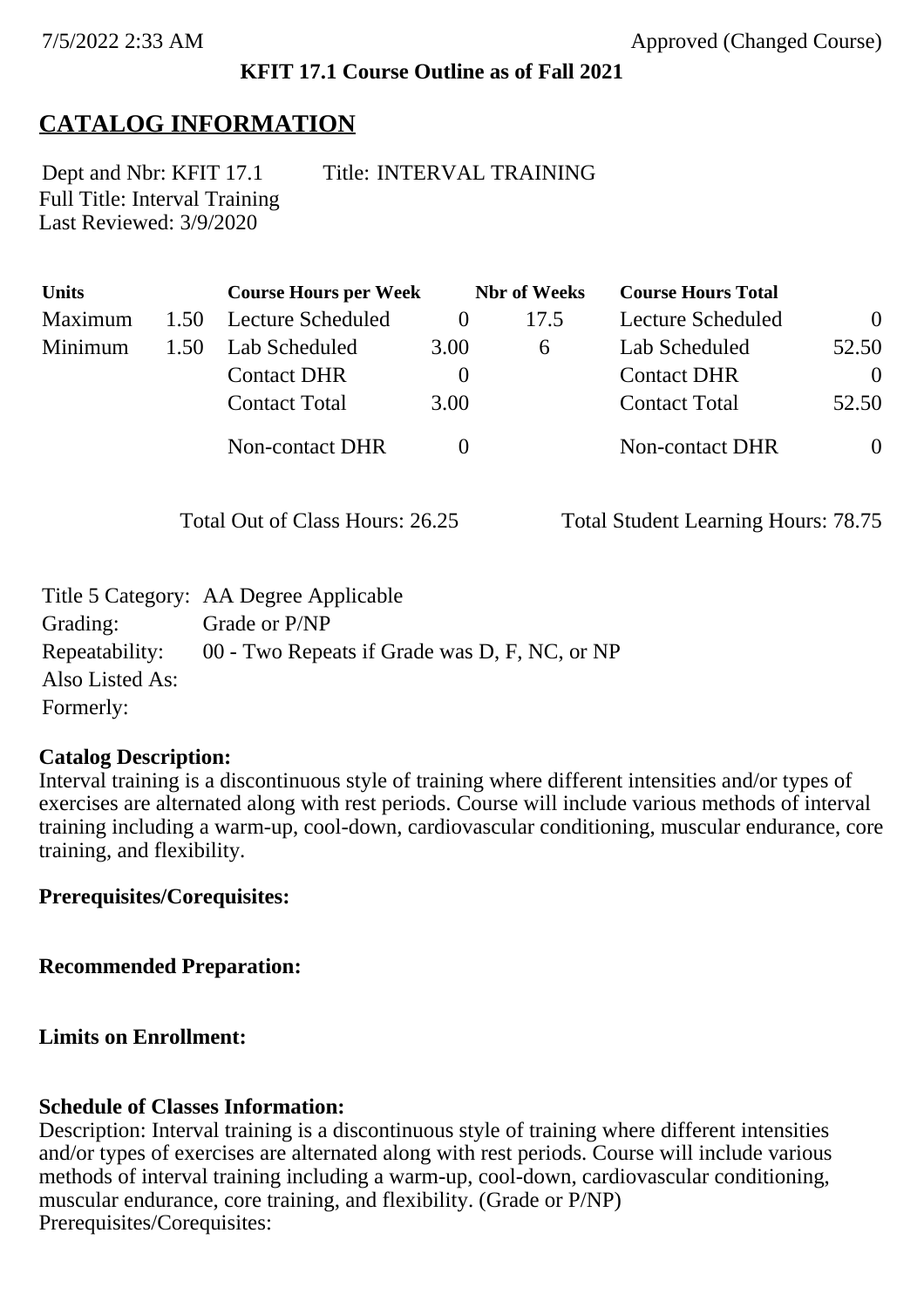# **ARTICULATION, MAJOR, and CERTIFICATION INFORMATION:**

| <b>AS Degree:</b><br><b>CSU GE:</b> | Area<br><b>Transfer Area</b>                 |            |           | Effective:<br>Effective: | Inactive:<br>Inactive: |
|-------------------------------------|----------------------------------------------|------------|-----------|--------------------------|------------------------|
| IGETC:                              | <b>Transfer Area</b>                         |            |           | Effective:               | Inactive:              |
|                                     | <b>CSU Transfer:</b> Transferable Effective: |            | Fall 2013 | Inactive:                |                        |
| <b>UC Transfer:</b> Transferable    |                                              | Effective: | Fall 2013 | Inactive:                |                        |

**CID:**

## **Certificate/Major Applicable:**

[Both Certificate and Major Applicable](SR_ClassCheck.aspx?CourseKey=KFIT17.1)

## **COURSE CONTENT**

### **Student Learning Outcomes:**

Upon completion of the course, students will be able to:

1. Demonstrate and apply proper technique and interval training protocol based on fitness level.

### **Objectives:**

Students will be able to:

- 1. Identify basic musculo-skeletal anatomy.
- 2. Demonstrate proper form and technique for exercises and use of fitness equipment.
- 3. Explain the use of specific muscle groups in relation to various weight training exercises.
- 4. Describe principles, methods and benefits of interval training.
- 5. Create short and long term fitness goals.
- 6. Assess personal fitness level.
- 7. Explain proper safety considerations and modifications for interval training exercises and equipment.
- 8. Assess target heart rate and exercise intensity.

## **Topics and Scope:**

- I. Basic Musculo-Skeletal Anatomy
- II. Form and Technique for Use of Equipment
	- A. Machines
	- B. Free weights
	- C. Agility ladders
	- D. Stability balls
	- E. Resistance bands
	- F. Glider discs
- III. Exercise Selection
	- A. Fitness level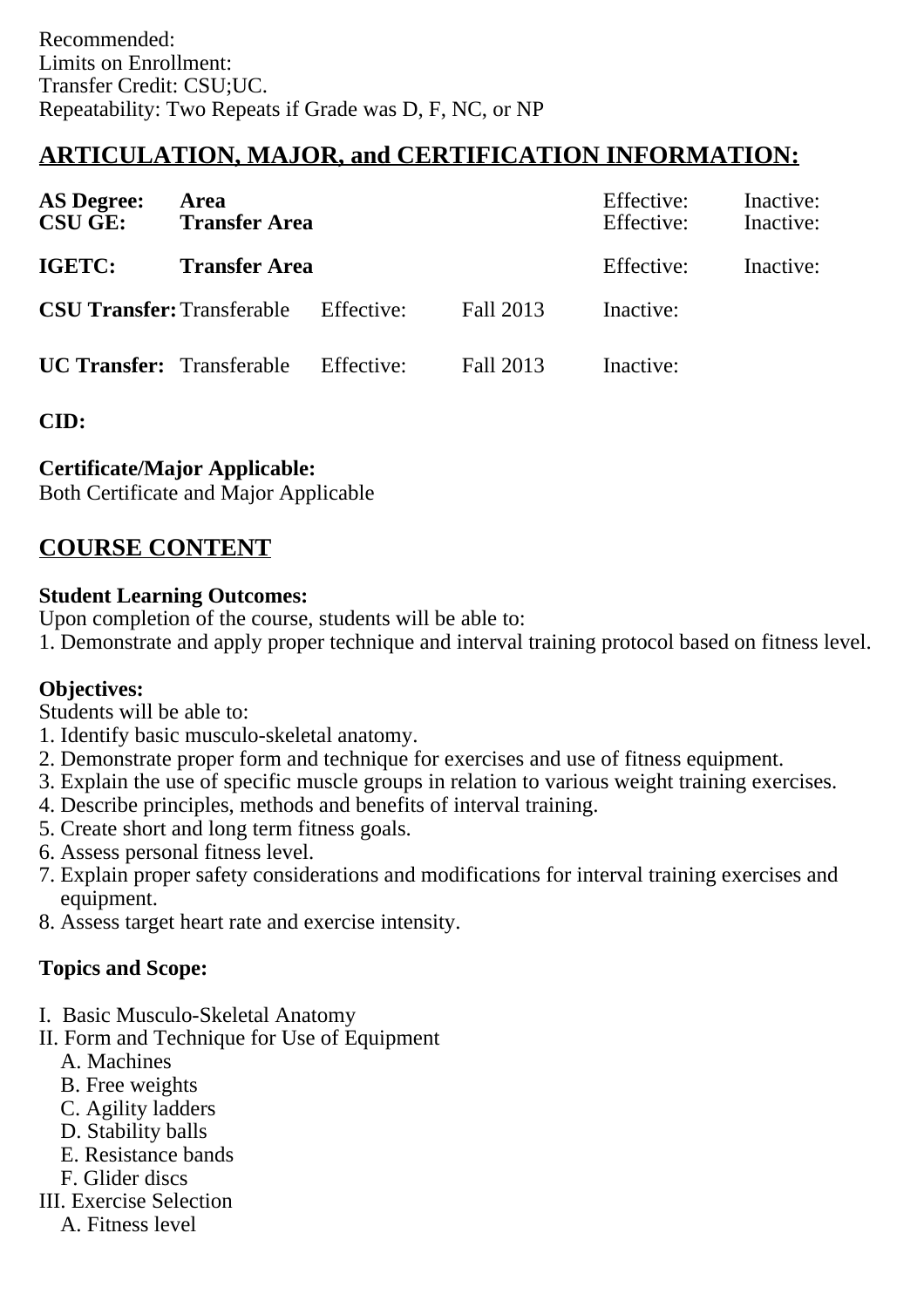- B. Muscles worked
- C. Physical fitness component
- IV. Methods of Interval Training
	- A. H.I.I.T. (High Intensity Interval Training)
	- B. Tabata interval training
	- C. Cardiovascular (aerobic) intervals
	- D. Anaerobic capacity intervals
	- E. Power intervals
	- F. Rest periods
	- G. Benefits
- H. Time, intensity, repetitions, and recovery
- V. Benefits of Interval Training
	- A. Excess Post Oxygen Consumption (EPOC)
	- B. Aerobic capacity
	- C. Body composition
	- D. Sport specific
- VI. Goal Setting
	- A. SMART goals
	- B. Sport specific
- VII. Fitness Assessment
	- A. Baseline
	- B. Post-test
- VIII. Appropriate Safety, Modifications and Progressions Based on Fitness Level
- IX. Cardiovascular Fitness and Heart Rate
	- A. Resting heart rate
	- B. Maximum heart rate
	- C. Target heart rate
	- D. Exercise heart rate intensity

Optional topic:

- X. Basic Nutritional Concepts
	- A. Healthy Eating
	- B. Pre and post workout meals
	- C. Critical evaluation of diets and supplements

### **Assignment:**

Students are expected to spend an additional one and one-half hours per week outside of class completing one or more of the following assignments:

- 1. Goal setting
- 2. Development of an interval training program based on fitness level and goals
- 3. Fitness assessments
- 4. Exam(s) or quiz(zes)  $(1 3)$
- 5. Performance exams
- 6. Target heart rate calculation
- 7. Critique of diet or supplements

## **Methods of Evaluation/Basis of Grade:**